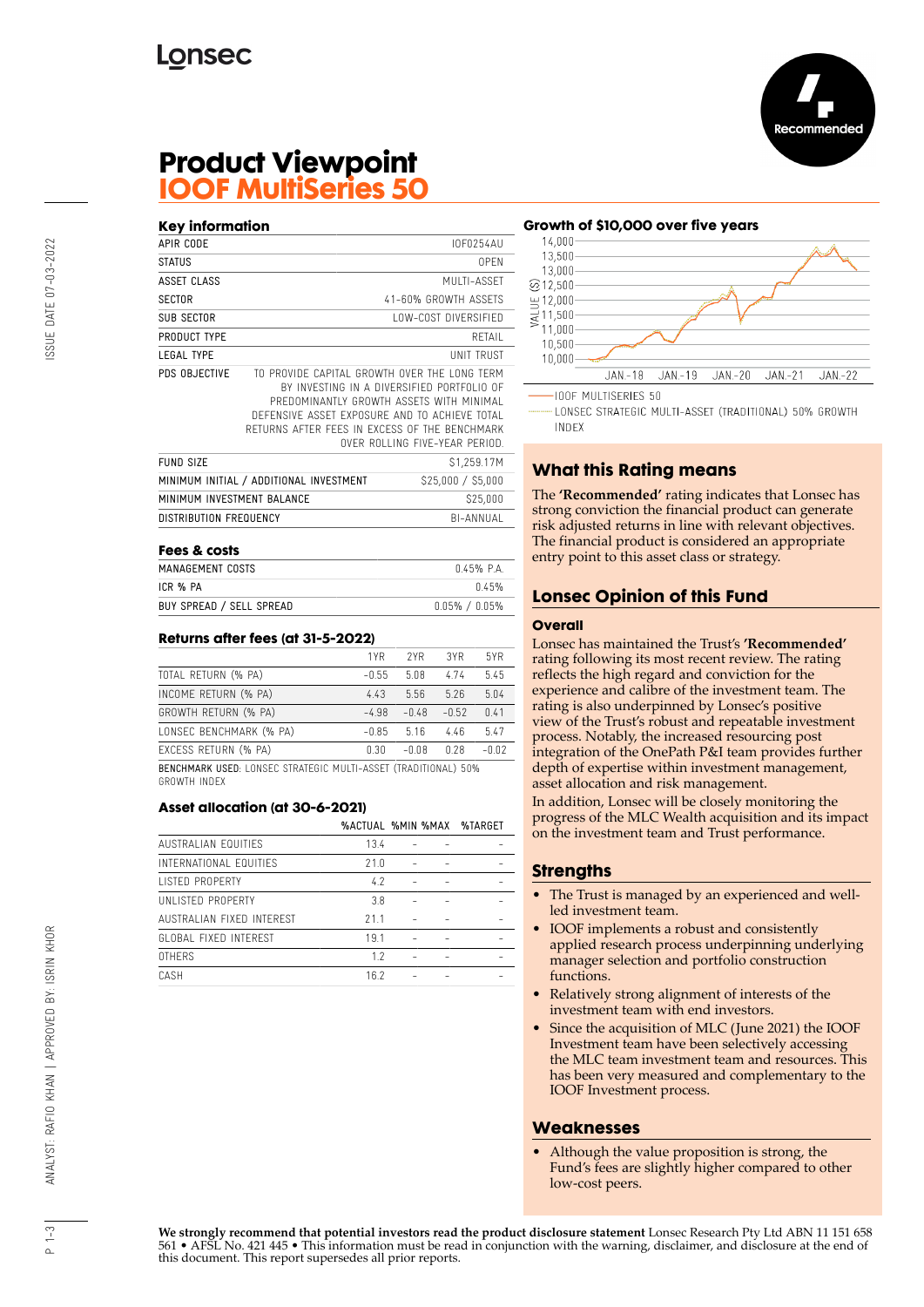# **Lonsec**

# **IOOF MultiSeries 50**

## **Product Risk Characteristics**

|                                     | 10W | <b>MODERATE</b> | <b>HIGH</b> |
|-------------------------------------|-----|-----------------|-------------|
| <b>BUSINESS SUSTAINABILITY RISK</b> |     |                 |             |
| CAPITAL VOLATILITY                  |     |                 |             |
| CREDIT RISK                         |     |                 |             |
| FORFIGN CURRENCY EXPOSURE           |     |                 |             |
| <b>I FVFRAGF RISK</b>               |     |                 |             |
| SECURITY CONCENTRATION RISK         |     |                 |             |
| SECURITY LIQUIDITY RISK             |     |                 |             |
| REDEMPTION RISK                     |     |                 |             |
|                                     |     |                 |             |

Risk categories are based on Lonsec's qualitative opinion of the risks inherent in the financial product's asset class and the risks relative to other financial products in the relevant Lonsec sector universe.

### **ESG BIOmetric**

| 10W | <b>MODERATE</b> | <b>HIGH</b> |
|-----|-----------------|-------------|
|     |                 |             |

## **What is this Fund?**

The IOOF MultiSeries 50 ('Trust') is a 50%/50% growth / defensive Multi-Manager Fund that has exposure to a broad range of asset classes (including equities, fixed interest, property and alternatives) and employs specialist investment managers to implement active, enhanced passive and passive strategies. The Trust aims to outperform CPI + 2.5% p.a. over five years after fees, and to outperform the composite benchmark by 1.0-1.5% over rolling five year period (before fees).

# **Using this Fund**

Lonsec notes that the Manager has produced a Target Market Determination (TMD) which forms part of the Responsible Entity's Design and Distribution Obligations for the Fund. Lonsec has collected the TMD that has been provided by the Manager and notes that this should be referred to for further details on the Target Market Summary, Description of Target Market and Review Triggers

#### **Suggested Lonsec risk profile suitability**

SECURE DEFENSIVE CONSERVATIVE BALANCED GROWTH HIGH GROWTH

 $\bullet$ 

For guidance on appropriate asset allocations and risk profiles, refer to the latest Lonsec Strategic Asset Allocation Review and Risk Profile Definitions on our website.

# **Manager Profile**

Insignia Financial Ltd ('Insignia Financial') is a wealth management company offering products and services across; financial advice and distribution, portfolio and estate administration and investment management. Insignia Financial is listed on the Australian Stock Exchange (ASX code: IFL.) As at 31 December 2021, Insignia Financial had \$325.8bn in Funds Under Management and Administration.

#### **Top 10 holdings (at 31-3-2022)**

| <b>NAME</b>                      | WEIGHT % |
|----------------------------------|----------|
| BHP GROUP LIMITED                | 1.3      |
| MICROSOFT CORP                   | 0.9      |
| AUSTRALIA (COMMONWEALTH BANK OF) | 0.8      |
| NATIONAL AUSTRALIA BANK LIMITED  | 0.7      |
| CSL LIMITED (AUD)                | 0.6      |
| APPI F INC                       | 0.6      |
| AMAZON.COM. INC.                 | 0.6      |
| TRANSURBAN GROUP                 | 0.5      |
| MACQUARIE GROUP LIMITED          | 0.5      |
| UNITEDHEALTH GROUP INCORPORATED  | 04       |
|                                  |          |

SOURCE: FE FUNDINFO